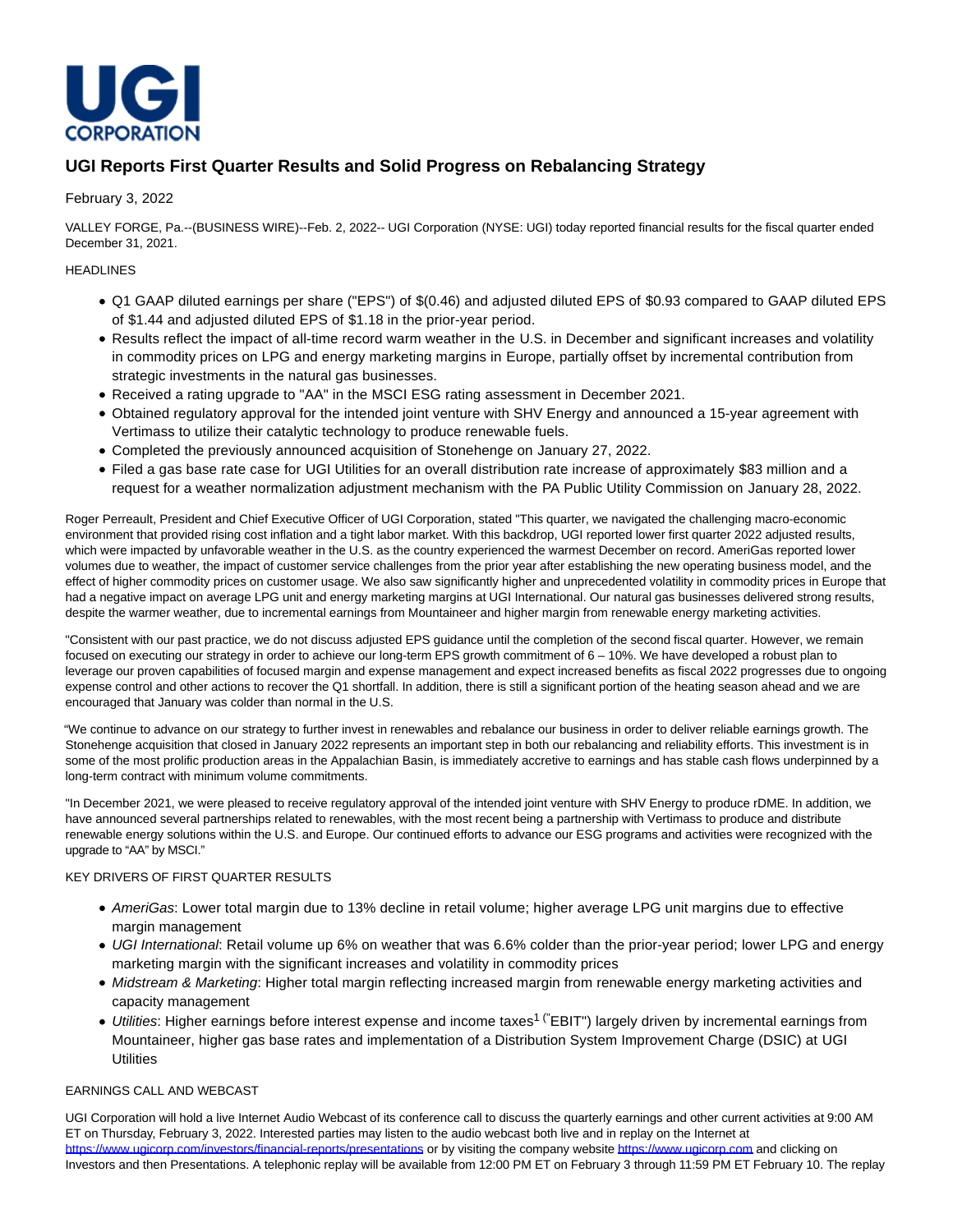may be accessed toll free at 855-859-2056 and internationally at +1 404-537-3406, conference ID 9390638.

## ABOUT UGI

UGI Corporation is a distributor and marketer of energy products and services. Through subsidiaries, UGI operates natural gas and electric utilities in Pennsylvania, natural gas utilities in West Virginia, distributes LPG both domestically (through AmeriGas) and internationally (through UGI International), manages midstream energy assets in Pennsylvania, Ohio, and West Virginia and electric generation assets in Pennsylvania, and engages in energy marketing, including renewable natural gas, in the Mid-Atlantic region of the United States and California, and internationally in France, Belgium, the Netherlands and the UK.

Comprehensive information about UGI Corporation is available on the Internet at [https://www.ugicorp.com.](https://cts.businesswire.com/ct/CT?id=smartlink&url=https%3A%2F%2Fwww.ugicorp.com&esheet=52573544&newsitemid=20220202006027&lan=en-US&anchor=https%3A%2F%2Fwww.ugicorp.com&index=3&md5=92f05e98cafbb833a76c75632b9488b1)

#### USE OF NON-GAAP MEASURES

Management uses "adjusted diluted earnings per share," a non-GAAP financial measure, when evaluating UGI's overall performance. Management believes that this non-GAAP measure provides meaningful information to investors about UGI's performance because it eliminates the impact of (1) gains and losses on commodity and certain foreign currency derivative instruments not associated with current-period transactions and (2) other significant discrete items that can affect the comparison of period-over-period results. Volatility in net income at UGI can occur as a result of gains and losses on commodity and certain foreign currency derivative instruments not associated with current-period transactions but included in earnings in accordance with U.S. generally accepted accounting principles ("GAAP").

Non-GAAP financial measures are not in accordance with, or an alternative to, GAAP and should be considered in addition to, and not as a substitute for, the comparable GAAP measures.

Tables on the last page reconcile net (loss) income attributable to UGI Corporation, the most directly comparable GAAP measure, to adjusted net income attributable to UGI Corporation, and diluted (loss) earnings per share, the most comparable GAAP measure, to adjusted diluted earnings per share, to reflect the adjustments referred to above.

 $1$  Reportable segments earnings before interest expense and income taxes represents an aggregate of our operating segment level EBIT as determined in accordance with GAAP.

## USE OF FORWARD-LOOKING STATEMENTS

This press release contains statements, estimates and projections that are forward-looking statements (as defined in Section 21E of the Securities Exchange Act of 1934, as amended). Management believes that these are reasonable as of today's date only. Actual results may differ significantly because of risks and uncertainties that are difficult to predict and many of which are beyond management's control. You should read UGI's Annual Report on Form 10-K for a more extensive list of factors that could affect results. Among them are adverse weather conditions (including increasingly uncertain weather patterns due to climate change) resulting in reduced demand, and the seasonal nature of our business; cost volatility and availability of all energy products, including propane and other LPG, natural gas, and electricity, as well as the availability of LPG cylinders; increased customer conservation measures; the impact of pending and future legal or regulatory proceedings, inquiries or investigations; liability for uninsured claims and for claims in excess of insurance coverage; political, regulatory and economic conditions in the United States, Europe and other foreign countries, and foreign currency exchange rate fluctuations (particularly the euro); the timing of development of Marcellus and Utica Shale gas production; the availability, timing and success of our acquisitions, commercial initiatives and investments to grow our business; our ability to successfully integrate acquired businesses and achieve anticipated synergies; the interruption, disruption, failure, malfunction, or breach of our information technology systems, and those of our third-party vendors or service providers, including due to cyber-attack; the inability to complete pending or future energy infrastructure projects; our ability to achieve the operational benefits and cost efficiencies expected from the completion of pending and future transformation initiatives, including the impact of customer disruptions resulting in potential customer loss due to the transformation activities; uncertainties related to global pandemics, including the duration and/or impact of the COVID-19 pandemic; the impact of proposed or future tax legislation, including the potential reversal of existing tax legislation that is beneficial to us; and our ability to overcome supply chain issues that may result in delays or shortages in, as well as increased costs of, equipment, materials or other resources that are critical to our business operations.

#### SEGMENT RESULTS (\$ in millions, except where otherwise indicated)

#### AmeriGas Propane

| For the fiscal quarter ended December 31,                               | 2021  | 2020                | Increase (Decrease) |        |     |
|-------------------------------------------------------------------------|-------|---------------------|---------------------|--------|-----|
| Revenues                                                                | \$778 | \$666               | \$112               | 17 %   |     |
| Total margin (a)                                                        | \$360 | \$394               | \$ (34)             | (9     | ) % |
| Operating and administrative expenses                                   | \$240 | \$221               | \$19                | 9      | %   |
| Operating income/earnings before interest expense and income taxes \$86 |       | \$141               | \$ (55)             | (39) % |     |
| Retail gallons sold (millions)                                          | 241   | 276                 | (35)                | (13) % |     |
| Heating degree days - % warmer than normal (b)                          |       | $(9.9)$ % $(4.6)$ % |                     |        |     |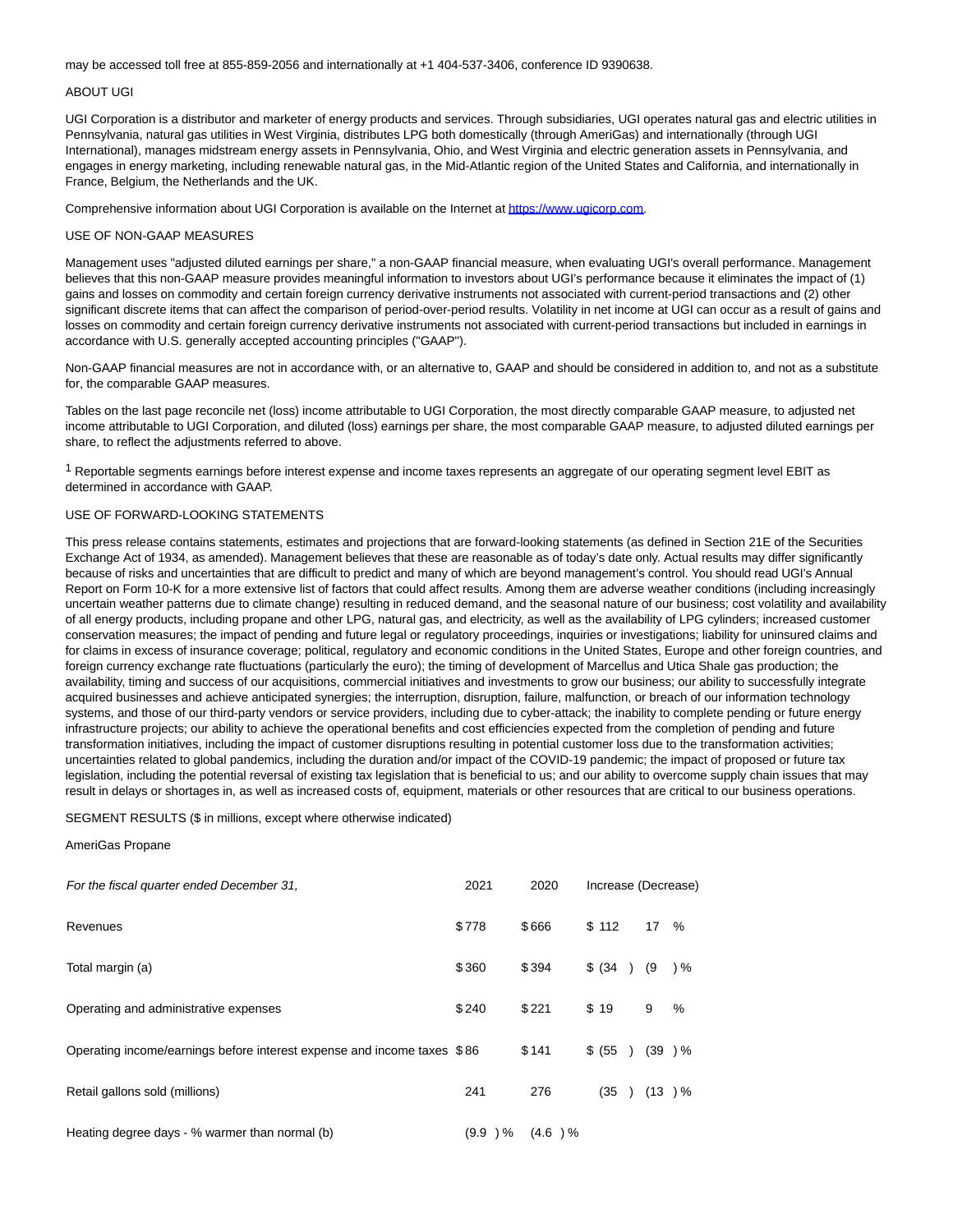| Capital expenditures |
|----------------------|
|                      |

- Capital expenditures \$ 35 \$ 27 \$ 8 30 %
	- Temperatures were 6.2% warmer than the prior-year period and 12% warmer in December when compared to the prior-year.
	- Retail gallons sold decreased 13% largely due to warmer weather, the impact of customer service challenges from the prior year after establishing the new operating business model, the effect of higher commodity prices on customer usage and the impact of COVID-19 on cylinder exchange and resale volumes.
	- Total margin decreased \$34 million compared to the prior-year period primarily due to lower retail volumes (\$43 million), partially offset by higher average retail unit margins.
	- Operating and administrative expenses increased \$19 million largely due to higher general insurance, vehicle fuel and maintenance expenses, bad debt reserves and advertising expenses. These expenses were impacted by the inflationary cost environment.
	- Operating income and earnings before interest expense and income taxes each decreased \$55 million compared to the prior-year period reflecting the lower total margin and higher operating and administrative expenses.

UGI International

| For the fiscal quarter ended December 31,               | 2021     | 2020    |                          | Increase (Decrease) |
|---------------------------------------------------------|----------|---------|--------------------------|---------------------|
| Revenues                                                | \$1,049  | \$700   | \$ 349                   | 50<br>%             |
| Total margin (a)                                        | \$256    | \$317   | \$ (61)<br>$\lambda$     | (19) %              |
| Operating and administrative expenses (a)               | \$161    | \$157   | \$4                      | 3<br>%              |
| Operating income                                        | \$78     | \$135   | \$ (57)<br>$\rightarrow$ | (42) %              |
| Earnings before interest expense and income taxes       | \$82     | \$136   | \$ (54)<br>$\rightarrow$ | (40) %              |
| LPG retail gallons sold (millions)                      | 249      | 236     | 13                       | 6<br>%              |
| Heating degree days - % colder (warmer) than normal (b) | 5.0<br>% | (2.0) % |                          |                     |
| Capital expenditures                                    | \$23     | \$29    | \$ (6)                   | (21)<br>) %         |

UGI International base-currency results are translated into U.S. dollars based upon exchange rates experienced during the reporting periods. Differences in these translation rates affect the comparison of line item amounts presented in the table above. The functional currency of a significant portion of our UGI International results is the euro and, to a much lesser extent, the British pound sterling. During the 2021 and 2020 three-month periods, the average unweighted euro-to-dollar translation rates were approximately \$1.14 and \$1.19, respectively, and the average unweighted British pound sterling-to-dollar translation rates were approximately \$1.35 and \$1.32, respectively.

- Retail volume increased 6% largely due to weather that was 6.6% colder than the prior-year period, favorable crop-drying campaign, and the recovery of certain autogas volumes that were negatively affected by the COVID-19 pandemic.
- Average propane wholesale selling prices in northwest Europe were approximately 100% higher than the prior-year period.
- Total margin decreased \$61 million compared to the prior-year period largely due to lower average LPG unit margins and total energy marketing margin, both impacted by significant increases and volatility in commodity prices. In addition, energy marketing margin was impacted by increased commodity cost due to higher-than-anticipated volumes purchased by certain customers through fixed price sales contracts. These impacts were partially offset by the translation effects of weaker foreign currencies (\$11 million).
- Operating income decreased \$57 million compared to the prior-year period largely due to lower total margin.
- Earnings before interest expense and income taxes decreased \$54 million compared to the prior-year period due to the lower operating income, partially offset by higher realized gains on foreign currency exchange contracts (\$3 million).

Midstream & Marketing

| For the fiscal quarter ended December 31, | 2021 | 2020 | Increase (Decrease) |
|-------------------------------------------|------|------|---------------------|
|-------------------------------------------|------|------|---------------------|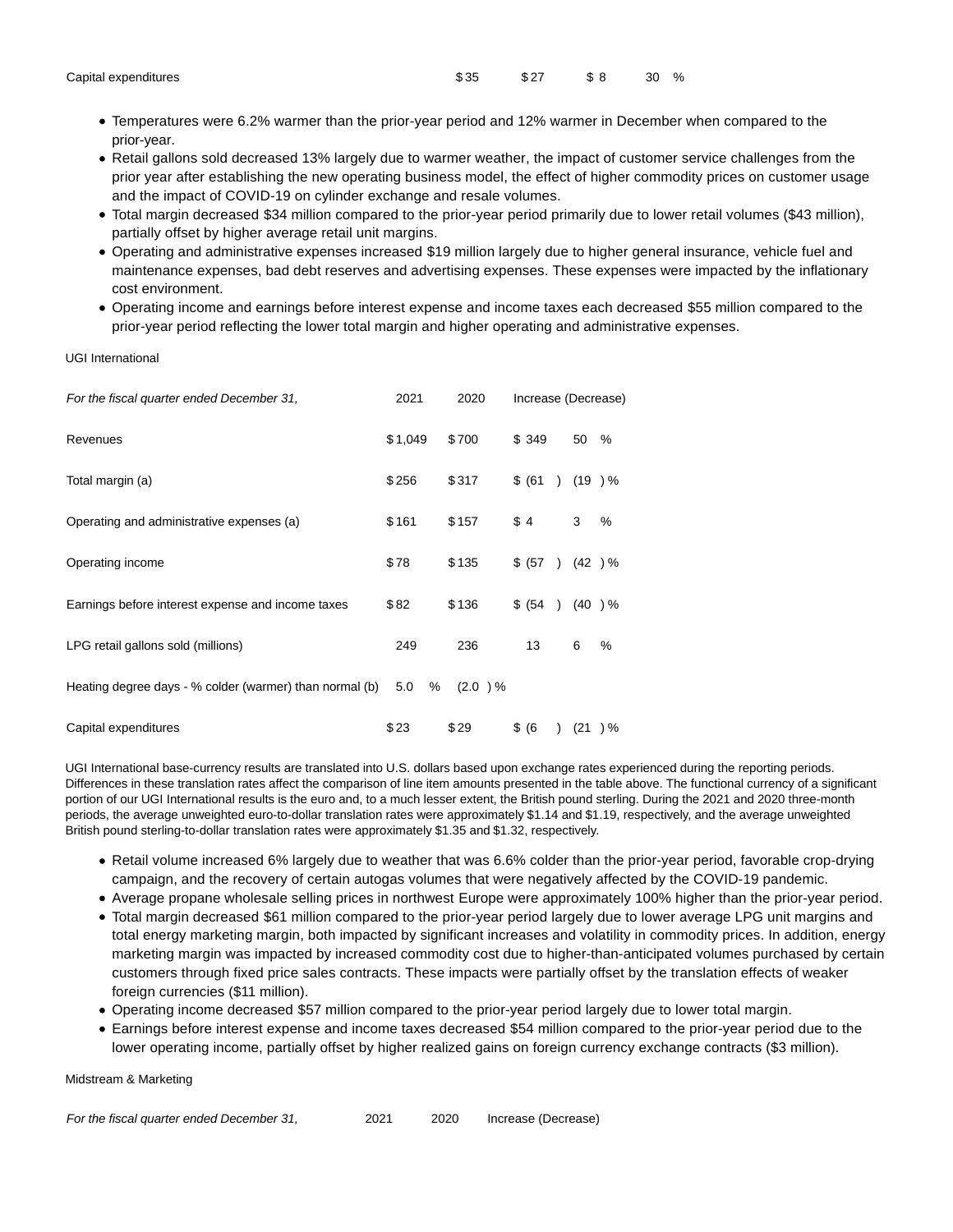| Revenues                                               | \$535    | \$341   | \$194  | 57  | %             |
|--------------------------------------------------------|----------|---------|--------|-----|---------------|
| Total margin (a)                                       | \$122    | \$104   | \$18   | 17  | %             |
| Operating and administrative expenses                  | \$29     | \$32    | \$ (3) | (9  | $\frac{9}{6}$ |
| Operating income                                       | \$74     | \$52    | \$22   | 42  | %             |
| Earnings before interest expense and income taxes \$82 |          | \$59    | \$23   | 39  | %             |
| Heating degree days - % warmer than normal (b)         | (15.8) % | (5.0) % |        |     |               |
| Capital expenditures                                   | \$6      | \$17    | \$(11) | (65 | $\frac{9}{6}$ |

Temperatures were 11.4% warmer than the prior-year period.

Total margin increased \$18 million primarily reflecting increased margins from renewable energy marketing activities (\$12 million) and capacity management compared to the prior-year period.

Operating income increased \$22 million primarily reflecting the increase in total margin and lower operating and administrative expenses, in comparison to the prior-year period.

**Utilities** 

| For the fiscal quarter ended December 31,                  | 2021     | 2020      | Increase |           |
|------------------------------------------------------------|----------|-----------|----------|-----------|
| Revenues                                                   | \$419    | \$300     |          | \$119 40% |
| Total margin (a)                                           | \$213    | \$167     | \$46     | 28%       |
| Operating and administrative expenses                      | \$80     | \$60      | \$20     | 33%       |
| Operating income                                           | \$96     | \$77      | \$19     | 25%       |
| Earnings before interest expense and income taxes          | \$98     | \$78      | \$20     | 26%       |
| Gas Utility system throughput - billions of cubic feet     |          |           |          |           |
| Core market                                                | 29       | 23        | 6        | 26%       |
| Total                                                      | 93       | 83        | 10       | 12%       |
| Gas Utility heating degree days - % warmer than normal (b) | (15.1) % | $(9.8)$ % |          |           |
| Capital expenditures                                       | \$111    | \$79      | \$32     | 41%       |

Gas Utility service territory experienced temperatures that were 7.9% warmer than the prior-year period.

- Core market and total gas utility volumes increased due to the incremental volume from Mountaineer.
- Total margin increased \$46 million compared to the prior-year period primarily reflecting the incremental margin from Mountaineer (\$33 million), higher gas base rates that went into effect in Fiscal 2021, and a Distribution System Improvement Charge that was implemented effective April 1, 2021.
- Operating income increased \$19 million compared to the prior-year period largely reflecting the higher total margin, partially offset by higher operating and administrative expenses and higher depreciation expense both principally due to the incremental expenses attributable to Mountaineer.

(a) Total margin represents total revenue less total cost of sales.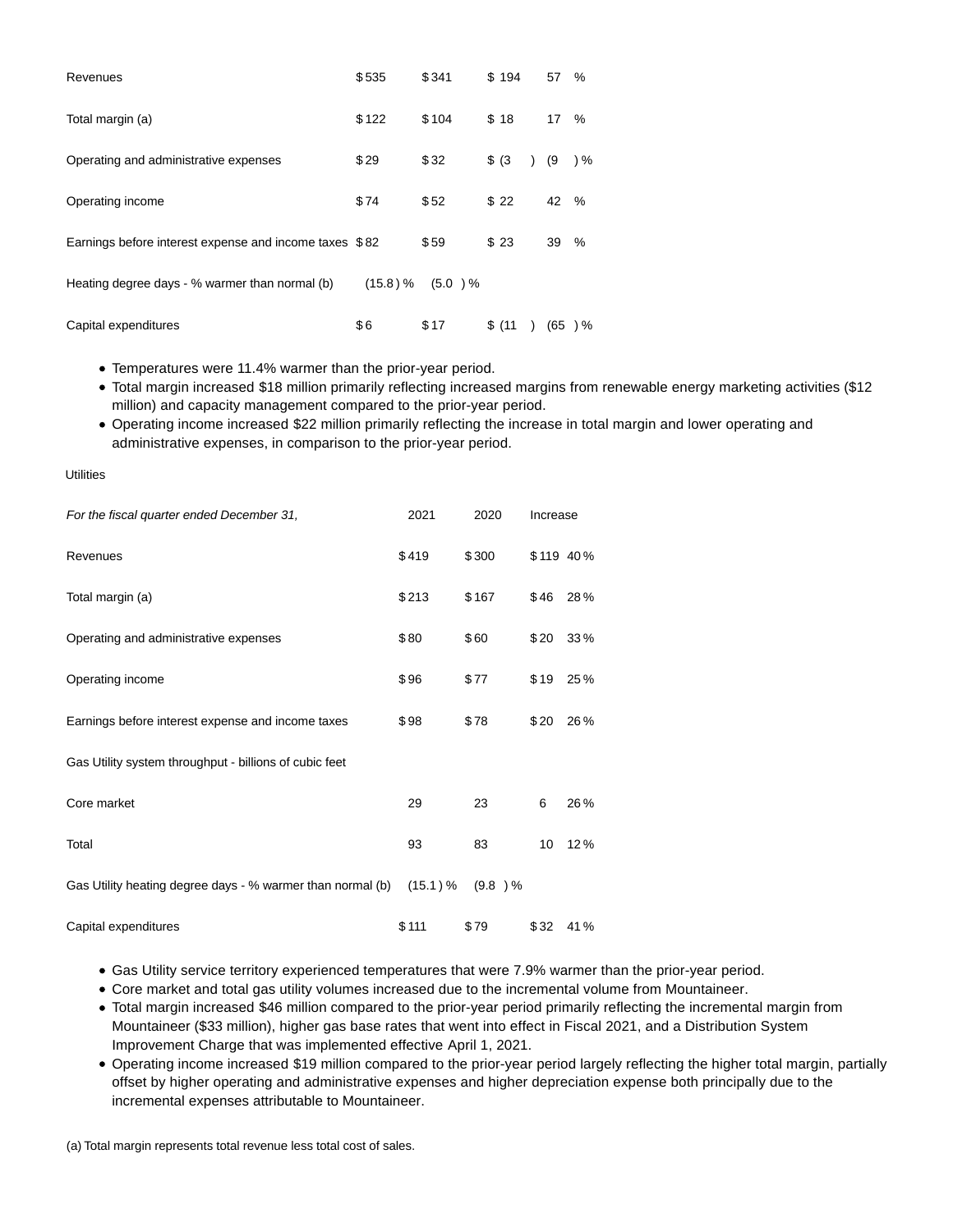(b) Deviation from average heating degree days is determined on a 10-year period utilizing volume-weighted weather data.

REPORT OF EARNINGS – UGI CORPORATION (Millions of dollars, except per share) (Unaudited)

|                                                                |         | <b>Three Months Ended</b><br>December 31, |         | <b>Twelve Months Ended</b><br>December 31, |         |               |         |               |
|----------------------------------------------------------------|---------|-------------------------------------------|---------|--------------------------------------------|---------|---------------|---------|---------------|
|                                                                | 2021    |                                           | 2020    |                                            | 2021    |               | 2020    |               |
| Revenues:                                                      |         |                                           |         |                                            |         |               |         |               |
| AmeriGas Propane                                               | \$778   |                                           | \$666   |                                            | \$2,726 |               | \$2,317 |               |
| <b>UGI International</b>                                       | 1,049   |                                           | 700     |                                            | 3,000   |               | 2,176   |               |
| Midstream & Marketing                                          | 535     |                                           | 341     |                                            | 1,600   |               | 1,215   |               |
| <b>Utilities</b>                                               | 419     |                                           | 300     |                                            | 1,198   |               | 1,001   |               |
| Corporate & Other (a)                                          | (108)   | $\lambda$                                 | (75)    | $\mathcal{L}$                              | (336)   | $\mathcal{L}$ | (225)   | $\lambda$     |
| Total revenues                                                 | \$2,673 |                                           | \$1,932 |                                            | \$8,188 |               | \$6,484 |               |
| (Loss) earnings before interest expense and income taxes:      |         |                                           |         |                                            |         |               |         |               |
| AmeriGas Propane                                               | \$86    |                                           | \$141   |                                            | \$330   |               | \$349   |               |
| <b>UGI International</b>                                       | 82      |                                           | 136     |                                            | 263     |               | 295     |               |
| Midstream & Marketing                                          | 82      |                                           | 59      |                                            | 213     |               | 165     |               |
| <b>Utilities</b>                                               | 98      |                                           | 78      |                                            | 262     |               | 215     |               |
| Total reportable segments                                      | 348     |                                           | 414     |                                            | 1,068   |               | 1,024   |               |
| Corporate & Other (a)                                          | (409)   | $\lambda$                                 | 76      |                                            | 680     |               | 83      |               |
| Total (loss) earnings before interest expense and income taxes | (61)    | $\mathcal{E}$                             | 490     |                                            | 1,748   |               | 1,107   |               |
| Interest expense:                                              |         |                                           |         |                                            |         |               |         |               |
| AmeriGas Propane                                               | (41)    | $\mathcal{E}$                             | (40)    | $\lambda$                                  | (160)   | $\mathcal{L}$ | (162)   | $\mathcal{E}$ |
| <b>UGI International</b>                                       | (7)     | $\lambda$                                 | (7)     | $\mathcal{L}$                              | (27)    | $\mathcal{E}$ | (31)    | $\mathcal{E}$ |
| Midstream & Marketing                                          | (10)    | $\mathcal{E}$                             | (10)    | $\mathcal{L}$                              | (42     | $\mathcal{L}$ | (40)    | )             |
| <b>Utilities</b>                                               | (16)    | $\mathcal{E}$                             | (14)    | $\lambda$                                  | (58)    | $\mathcal{L}$ | (54)    | )             |
| Corporate & Other, net (a)                                     | (7)     | $\lambda$                                 | (7)     | $\lambda$                                  | (26)    | $\mathcal{E}$ | (29)    | )             |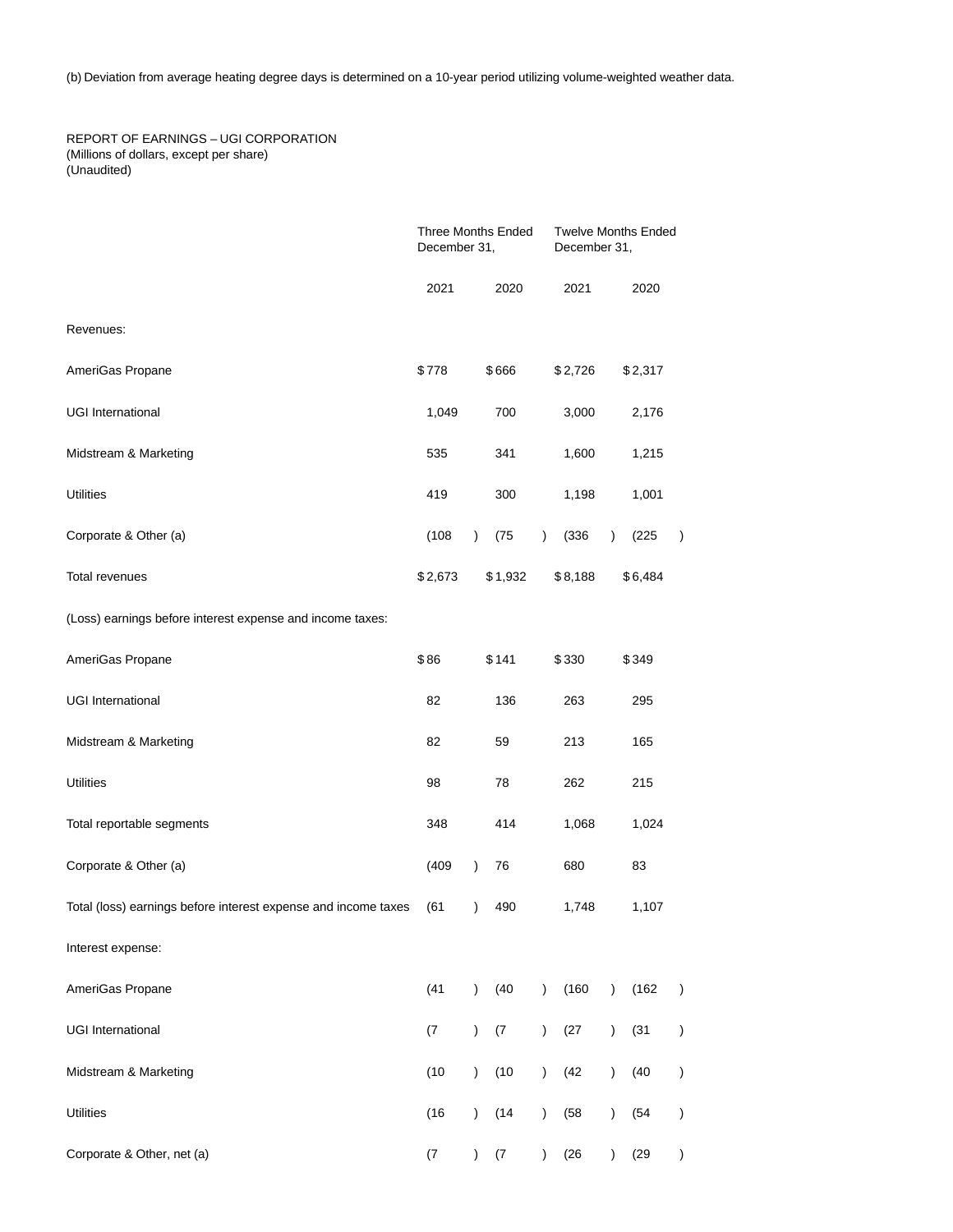| Total interest expense                                     | (81)      | $\lambda$     | (78)       | $\lambda$ | (313)   | $\mathcal{E}$ | (316)   | $\mathcal{E}$ |
|------------------------------------------------------------|-----------|---------------|------------|-----------|---------|---------------|---------|---------------|
| (Loss) income before income taxes                          | (142)     | $\lambda$     | 412        |           | 1,435   |               | 791     |               |
| Income tax expense (b)                                     | 46        |               | (109)      | $\lambda$ | (367)   | $\mathcal{E}$ | (168)   | $\mathcal{E}$ |
| Net (loss) income including noncontrolling interests       | (96)      | $\lambda$     | 303        |           | 1,068   |               | 623     |               |
| Deduct net income attributable to noncontrolling interests | (1)       | $\mathcal{E}$ |            |           | (1)     | $\mathcal{E}$ |         |               |
| Net (loss) income attributable to UGI Corporation          | \$ (97)   |               | 303        |           | \$1,067 |               | \$623   |               |
| Earnings per share attributable to UGI shareholders:       |           |               |            |           |         |               |         |               |
| Basic                                                      | \$ (0.46) |               | $)$ \$1.45 |           | \$5.10  |               | \$2.98  |               |
| <b>Diluted</b>                                             | \$ (0.46) |               | 351.44     |           | \$4.99  |               | \$2.97  |               |
| Weighted Average common shares outstanding (thousands):    |           |               |            |           |         |               |         |               |
| Basic                                                      | 209,673   |               | 208,774    |           | 209,291 |               | 208,896 |               |
| <b>Diluted</b>                                             | 209,673   |               | 209,640    |           | 213,759 |               | 209,599 |               |
| Supplemental information:                                  |           |               |            |           |         |               |         |               |
| Net (loss) income attributable to UGI Corporation:         |           |               |            |           |         |               |         |               |
| AmeriGas Propane                                           | \$34      |               | \$74       |           | \$128   |               | \$139   |               |
| <b>UGI International</b>                                   | 57        |               | 92         |           | 186     |               | 192     |               |
| Midstream & Marketing                                      | 51        |               | 35         |           | 123     |               | 91      |               |
| <b>Utilities</b>                                           | 63        |               | 49         |           | 158     |               | 124     |               |
| Total reportable segments                                  | 205       |               | 250        |           | 595     |               | 546     |               |
| Corporate & Other (a)                                      | (302)     | $\lambda$     | 53         |           | 472     |               | 77      |               |
| Total net (loss) income attributable to UGI Corporation    | \$ (97)   | $\lambda$     | \$303      |           | \$1,067 |               | \$623   |               |

(a) Corporate & Other includes specific items attributable to our reportable segments that are not included in profit measures used by our chief operating decision maker in assessing our reportable segments' performance or allocating resources. These specific items are shown in the section titled "Non-GAAP Financial Measures - Adjusted Net Income Attributable to UGI and Adjusted Diluted Earnings Per Share" below. Corporate & Other also includes the elimination of certain intercompany transactions.

(b) Income tax expense for the twelve months ended December 31, 2021 includes a \$23 million income tax benefit from adjustments due to a step-up in tax basis in Italy as a result of Italian tax legislation.

# **Non-GAAP Financial Measures - Adjusted Net Income Attributable to UGI and Adjusted Diluted Earnings Per Share**

The following tables reconcile net income attributable to UGI Corporation, the most directly comparable GAAP measure, to adjusted net income attributable to UGI Corporation, and reconcile diluted earnings per share, the most comparable GAAP measure, to adjusted diluted earnings per share, to reflect the adjustments referred to previously: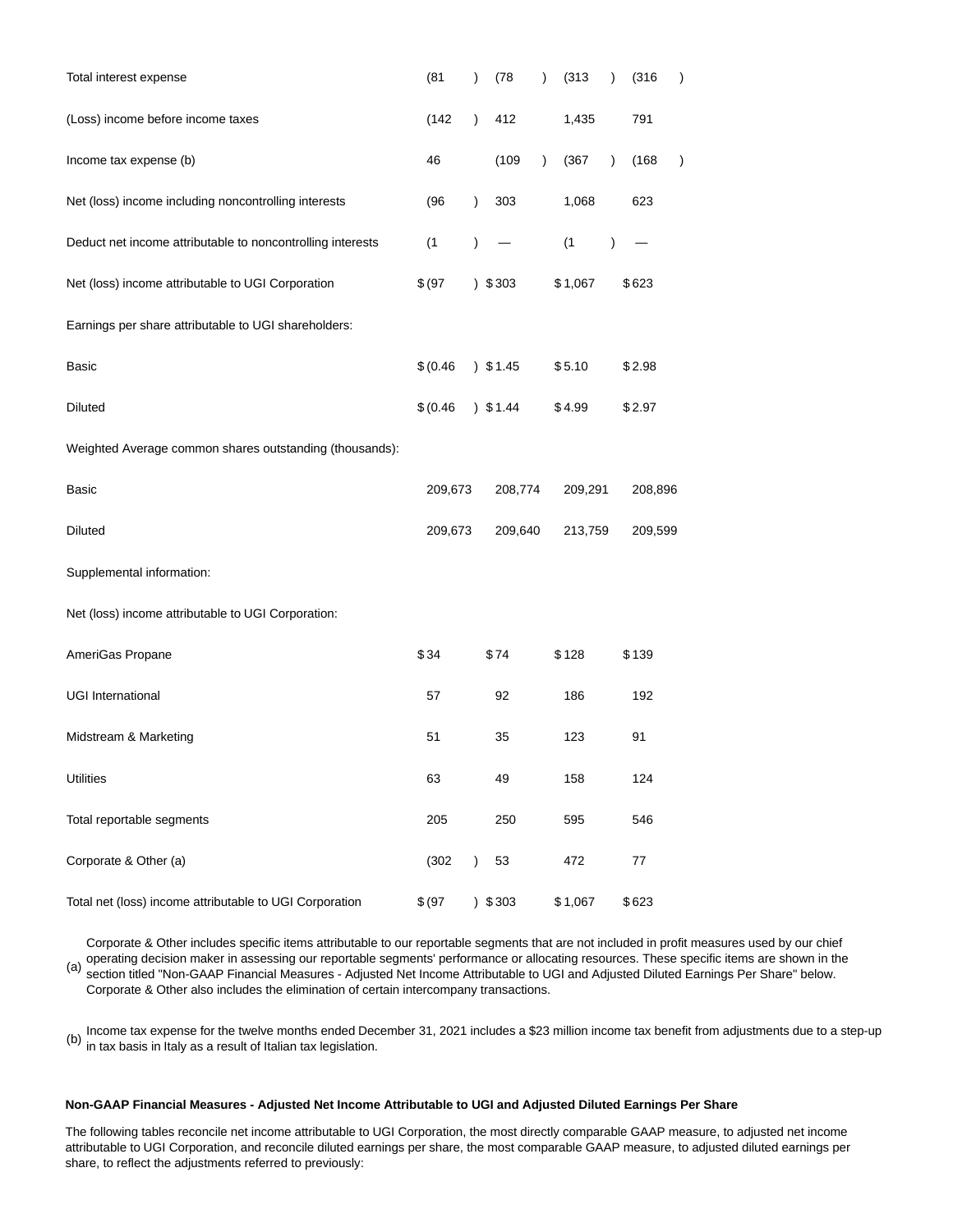|                                                                                                                                                                       | <b>Three Months</b><br>Ended<br>December 31, |                   | <b>Twelve Months</b><br>Ended<br>December 31, |        |  |  |  |
|-----------------------------------------------------------------------------------------------------------------------------------------------------------------------|----------------------------------------------|-------------------|-----------------------------------------------|--------|--|--|--|
|                                                                                                                                                                       | 2021                                         | 2020              | 2021                                          | 2020   |  |  |  |
| Adjusted net income attributable to UGI Corporation (millions):                                                                                                       |                                              |                   |                                               |        |  |  |  |
| Net (loss) income attributable to UGI Corporation                                                                                                                     | \$ (97)<br>$\lambda$                         | \$303             | \$1,067                                       | \$623  |  |  |  |
| Net losses (gains) on commodity derivative instruments not associated with current-period transactions<br>(net of tax of \$(111), \$31, \$247 and \$68, respectively) | 292                                          | (85<br>$\lambda$  | (624)                                         | (177)  |  |  |  |
| Unrealized (gains) losses on foreign currency derivative instruments (net of tax of \$2, \$(5), \$9 and \$(11),<br>respectively)                                      | (4)                                          | 15                | (25)                                          | 30     |  |  |  |
| Acquisition and integration expenses associated with the Mountaineer Acquisition (net of tax of \$0, $(1)$ ,<br>$$(3)$ and $$(1)$ , respectively)                     | 1                                            | 1                 | 10                                            | 1      |  |  |  |
| Business transformation expenses (net of tax of $\$(1), \$(4), \$(22)$ and $\$(16),$ respectively)                                                                    | 1                                            | 13                | 62                                            | 46     |  |  |  |
| Loss on extinguishment of debt (net of tax of \$(3), \$0, \$(3) and \$0, respectively)                                                                                | 8                                            |                   | 8                                             |        |  |  |  |
| Impairment of investment in PennEast (net of tax of \$0, \$0, \$0 and \$0, respectively)                                                                              |                                              |                   | 93                                            |        |  |  |  |
| Impact of change in Italian tax law                                                                                                                                   |                                              |                   | (23)                                          |        |  |  |  |
| Impairment of customer relationship intangible (net of tax of \$0, \$0, \$(5) and \$0, respectively)                                                                  |                                              |                   | 15                                            |        |  |  |  |
| Loss on disposals of Conemaugh and HVAC (net of tax of \$0, \$0, \$0 and \$(15), respectively)                                                                        |                                              |                   |                                               | 39     |  |  |  |
| Total adjustments (1)                                                                                                                                                 | 298                                          | (56)<br>$\lambda$ | (484<br>$\rightarrow$                         | (61    |  |  |  |
| Adjusted net income attributable to UGI Corporation                                                                                                                   | \$201                                        | \$247             | \$583                                         | \$562  |  |  |  |
| Adjusted diluted earnings per share:                                                                                                                                  |                                              |                   |                                               |        |  |  |  |
| UGI Corporation (loss) earnings per share - diluted (2)                                                                                                               | \$ (0.46) \$1.44                             |                   | \$4.99                                        | \$2.97 |  |  |  |
| Net losses (gains) on commodity derivative instruments not associated with current-period transactions                                                                | 1.37                                         | (0.40)            | (2.92)                                        | (0.85) |  |  |  |
| Unrealized (gains) losses on foreign currency derivative instruments                                                                                                  | (0.02)                                       | 0.07              | (0.12)                                        | 0.14   |  |  |  |
| Acquisition and integration expenses associated with the Mountaineer Acquisition                                                                                      |                                              | 0.01              | 0.05                                          | 0.01   |  |  |  |
| Business transformation expenses                                                                                                                                      | 0.01                                         | 0.06              | 0.29                                          | 0.22   |  |  |  |
| Loss on extinguishment of debt                                                                                                                                        | 0.03                                         |                   | 0.04                                          |        |  |  |  |
| Impairment of investment in PennEast                                                                                                                                  |                                              |                   | 0.44                                          |        |  |  |  |
| Impact of change in Italian tax law                                                                                                                                   |                                              |                   | (0.11)                                        |        |  |  |  |